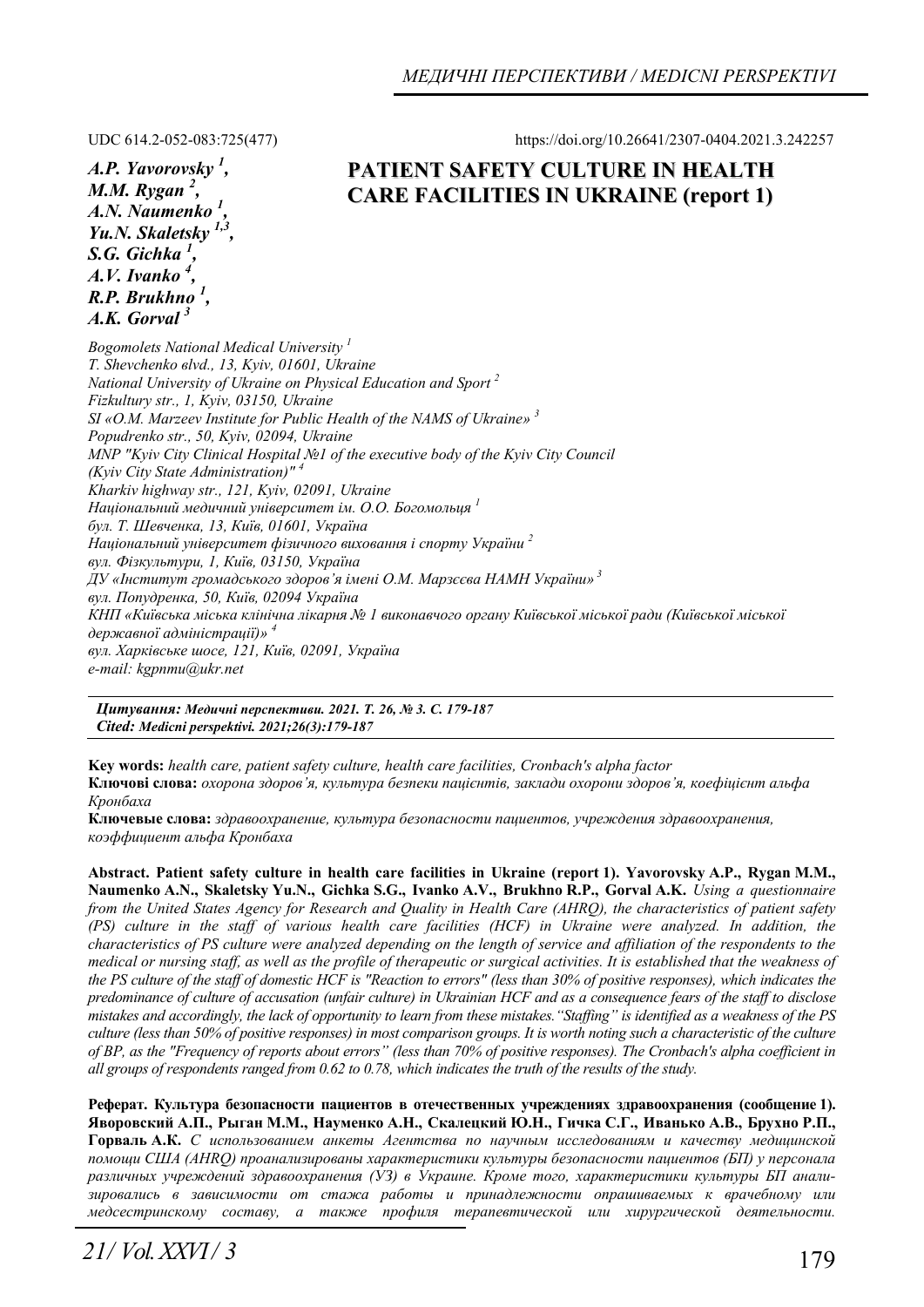*Установлено, что слабой стороной культуры БП персонала отечественных УЗ является характеристика «Реакция на ошибки» (менее 30% положительных ответов), что свидетельствует о преобладании в украинском УЗ культуры обвинения (несправедливой культуры) и, как следствие, опасения персонала обнародовать свои ошибки, неблагоприятные события и соответственно отсутствия возможности учиться на этих ошибках. «Кадровое обеспечение» идентифицировано как слабая сторона культуры БП (менее 50% положительных ответов) в большинстве групп сравнения. Заслуживает внимания и такая характеристика культуры БП, как «Частота сообщений об ошибках» (менее 70% положительных ответов). Коэффициент* альфа Кронбаха во всех группах опрошенных лии колебался в пределах от 0,62 до 0,78, что свидетельствует об *истинности результатов проведенного исследования.* 

Today, the concept of safety culture, which was proposed in 1991 by the International Atomic Energy Agency [6] for the use of nuclear technologies, is considered to be an effective tool for preventing incidents, accidents and catastrophes. Subsequently, the International Labor Organization [5], the International Civil Aviation Organization [14], and other international organizations recognized their commitment to safety culture.

The WHO has also kept a close eye on the growing interest to the concept of safety culture. From the first (2002) [2] to the last (2019) [4] Declaration on Patient Safety, the WHO has high hopes for a safety culture in minimizing preventive harm to patients. Creating and maintaining a culture of openness and transparency that, instead of condemning and punishing for mistakes, promotes the necessary safety knowledge within the health care organization is considered one of the main objectives of the WHO Global Plan of Action for Patient Safety (PS) [3].

The EU is convinced that the first step towards safer health care should be to establish a culture of patient safety throughout the healthcare system [12].

Patient safety culture is a measure of how the beliefs, values and norms of behavior of medical staff support and promote patient safety. Patient safety culture can be measured by determining what is rewarded and maintained, what is expected and accepted in organizations regarding patient safety [8].

It is noted that health care organizations that do not set safety culture priorities run the risk of having the following adverse consequences: deteriorating safety measures and lack of progress, greater harm, psychoemotional burnout of health workers, which negatively affects patient safety and entails cost growth [10].

The analysis of publications on the results of the hospital survey of patient safety culture [13] revealed a particularly weak parameter "Response to errors". That is, in the vast majority of health care facilities (HCF) surveyed, staff members perceive that their mistakes and reports of adverse events may have a negative impact on them. The WHO also draws attention to this [11].

The purpose of our study was to assess the safety culture of the staff of domestic HCF to identify its weak characteristics.

#### **MATERIALS AND METHODS OF RESEARCH**

In three HCF in Kyiv and Kyiv region, 163 health workers were interviewed for their compliance with the safety culture, including 76 staff members of the departmental health care facility (DHCF), 55 staff members of the municipal clinical hospital (MCH) and 32 staff members of the central district hospital. (CDH). Separately questionnaires of DHCF staff were analyzed by surgical (DSHCF) and therapeutic (DTHCF) specialties (the latter included diagnostic specialists) – 31 and 36 respondents, respectively. In addition, the commitment to the patient safety culture was studied in medical staff depending on the length of service in the specialty (up to 10 years (n-47), up to 20 years (n-52) and more than 20 years (n-55), and separately in physicians (n-108) and nurses (n-34). Safety culture was assessed in HCF of Ukraine (HCFU) in general.

The study was conducted in accordance with the principles of bioethics set out in the Declaration of Helsinki on Ethical Principles for Human Health Research and the Universal Declaration on Bioethics and Human Rights (UNESCO).

The calculation of the minimum sample size to determine compliance to a safety culture was performed for the bilateral critical area (Fisher's exact test). Based on 50% of the expected commitment to safety culture, at 5% significance level and at 80% of power for the effect size Eff.size=0.25, the minimum sample size is 30 respondents. The G \* Power 3.1/9/4 package (Erdfelder, Faul, and Buchner, 1992-2012) was used for the calculation [9].

The inquery of the staff was conducted according to a questionnaire developed by the US Agency for Research and Quality in Health Care (AHRQ) [8]. The questionnaire was designed in such a way that it is possible to assess both the quality of medical care and the conditions that in one or another way affect this process. The use of this questionnaire is aimed at identifying strengths and weaknesses in the culture of safety of the treatment environment for patients by studying the subjective opinion of the staff of the medical institution.

The questionnaire consists of 42 questions, divided into 9 sections, each contains from 3 to

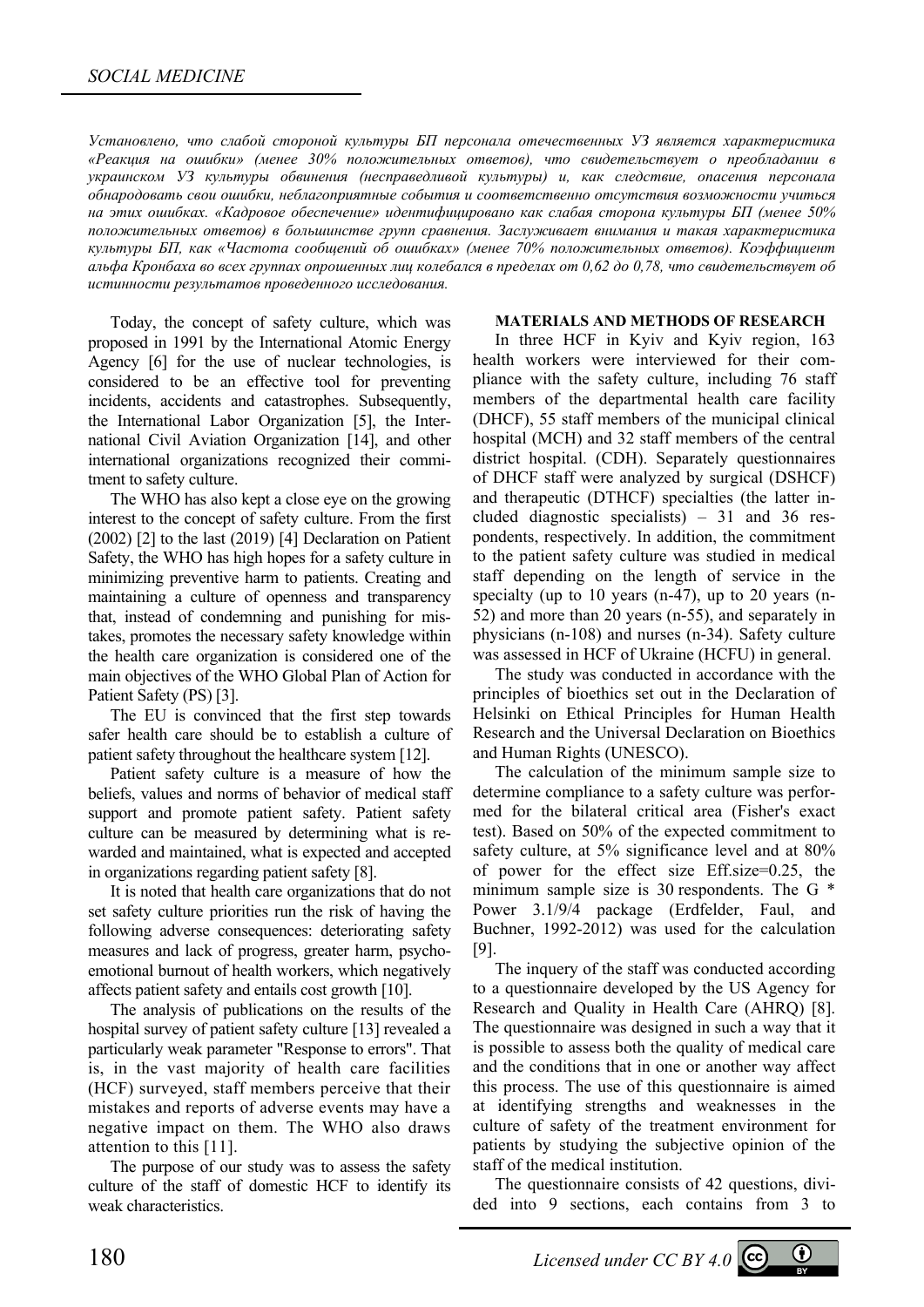18 questions that allow you to assess the quality and safety of health care. The content of the culture of safety of the medical environment according to the chosen method includes 12 characteristics, which are presented in Table 1.

For each characteristic in the questionnaire there are 3-4 questions, formulated both positively and negatively (marked \*). In negatively worded questions, negative answers ("NO", "NEVER", "RARELY") are evaluated as positive and, conversely, positive answers ("YES", "OFTEN", "ALWAYS") are evaluated as negative. The answers "I DON'T KNOW", "SOMETIMES" are assessed as neutral.

*Table 1* 

## **Characteristics and definition of culture of patient safety**

| No.          | <b>Characteristics of culture of PS</b>                | Definition of characteristics of culture of PS                                                                                                                              |
|--------------|--------------------------------------------------------|-----------------------------------------------------------------------------------------------------------------------------------------------------------------------------|
| 1            | Work in the team                                       | Hospital units work together and coordinate with each other to provide better<br>patient care                                                                               |
| $\mathbf{2}$ | <b>Management action</b><br>on PS issues               | The hospital management provides a working climate that is conducive to PS and<br>shows that PS is a priority                                                               |
| 3            | <b>Organizational learning</b>                         | Errors have contributed to positive change through continuous staff improvement                                                                                             |
| 4            | Support of PS by leadership                            | Managers are positive about the suggestions from staff to improve the PS, assist<br>staff in implementing procedures to improve safety, do not ignore the problems of<br>PS |
| 5            | Reports about errors and feedback                      | Staff report errors that occur and discuss ways to prevent errors                                                                                                           |
| 6            | <b>Overall comprehension of PS</b>                     | Error prevention procedures and systems are good and there are no problems with<br><b>PS</b>                                                                                |
| 7            | <b>Frequency of reports about errors</b>               | Errors have been reported that could have harmed the patient but did not                                                                                                    |
| 8            | <b>Openness of communication</b>                       | Staff ise free to discuss processes that may adversely affect the patient, and do not<br>hesitate to seek advice from more experienced colleagues                           |
| 9            | Work in the team within the framework<br>of department | The staff supports each other, treats each other with respect, works together as one<br>team                                                                                |
| 10           | <b>Staffing</b>                                        | There is enough staff to handle the workload and enough working time to provide<br>the best patient care                                                                    |
| 11           | Personnel flows within the hospital                    | Important information about patient care is exchanged between hospital units and<br>during shifts                                                                           |
| 12           | <b>Reaction to errors</b>                              | The staff feels that their mistakes and reports do not have a negative impact on<br>them                                                                                    |

The analysis of the received questionnaires was carried out at several stages. At the first stage, an electronic database of answers to the questionnaire was formed (Table 2). Then blocks of questions were formed in accordance with the characteristics of the safety culture with the determination of the average percentage of positive answers to the questions of a particular characteristic (Table 3).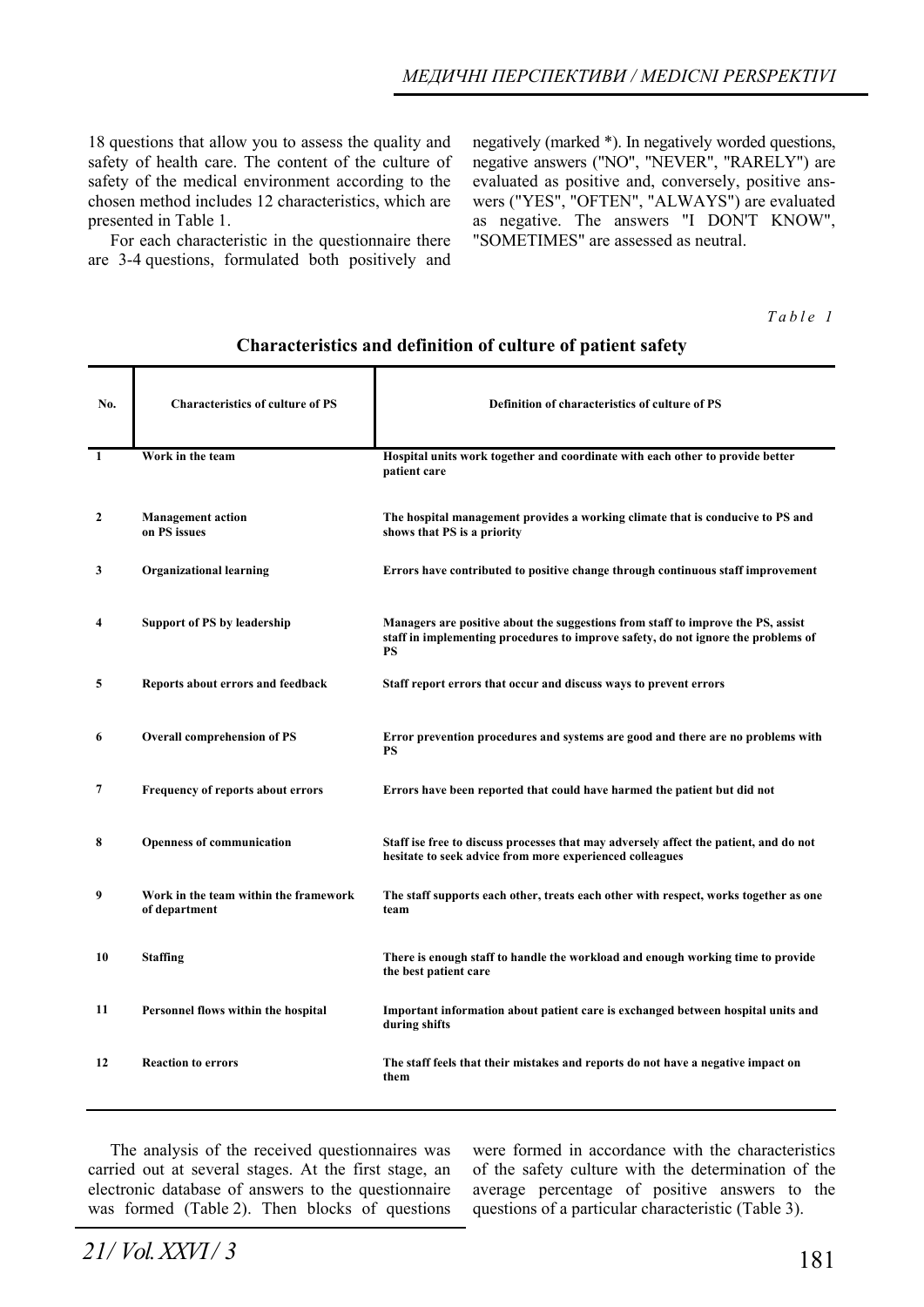| Database area of answers to the questionnaire |  |
|-----------------------------------------------|--|
|-----------------------------------------------|--|

|                              | <b>HCF</b>  |                    | <b>Sections</b>        |                        |                |                         |                |           |
|------------------------------|-------------|--------------------|------------------------|------------------------|----------------|-------------------------|----------------|-----------|
| N <sub>2</sub><br>$n/\sigma$ |             | <b>Unit of HCF</b> | section 1              |                        | section 2      |                         | section 3      |           |
|                              |             |                    | code of answer         |                        | code of answer |                         | code of answer |           |
|                              |             |                    | $\mathbf{1}$           | 16                     | $\mathbf{1}$   | $\overline{\mathbf{4}}$ | $\mathbf{1}$   | 5         |
| $\mathbf{3}$                 | <b>DHCF</b> | <b>Therapeutic</b> | yes                    | don't<br>know          | yes            | $\mathbf{n}\mathbf{o}$  | always         | often     |
| 23                           | <b>DHCF</b> | Therapeutic        | yes                    | yes                    | yes            | n <sub>0</sub>          | often          | always    |
| 40                           | <b>DHCF</b> | Surgical           | yes                    | yes                    | yes            | n <sub>0</sub>          | always         | always    |
| 44                           | <b>DHCF</b> | <b>Diagnostic</b>  | $\mathbf{n}\mathbf{o}$ | $\mathbf{n}\mathbf{o}$ | yes            | $\mathbf{n}\mathbf{o}$  | always         | often     |
| 45                           | <b>MCH</b>  | Therapeutic        | yes                    | yes                    | yes            | $\mathbf{n}\mathbf{o}$  | rarely         | often     |
| 49                           | <b>MCH</b>  | <b>Diagnostic</b>  | yes                    | yes                    | don't know     | $\mathbf{n}\mathbf{o}$  | always         | sometimes |
| 51                           | <b>MCH</b>  | <b>Therapeutic</b> | yes                    | yes                    | yes            | $\mathbf{n}\mathbf{o}$  | often          | never     |
| 62                           | <b>MCH</b>  | Surgical           | yes                    | don't<br>know          | yes            | no                      | always         | often     |

The minimum threshold value of the average percentage of positive answers according to the method, the researcher chooses by himself. We have chosen a minimum threshold of 50%, i.e. if the average percentage of positive answers to a question of a certain characteristic is more than 50%, such a characteristic is a strong point of this HCF or other comparison group, if less than 40% – weak, and in the range of 40 % and  $50\%$  – relatively strong.

*Table 3* 

#### **Example of distribution of answers to the questions by blocks according to characteristic of culture of PS "Work in the team" of staff of therapeutic profile of DHCF**

| <b>Block and code of</b> | Variants of answers, absolute value/percentage |                |                      |  |  |
|--------------------------|------------------------------------------------|----------------|----------------------|--|--|
| question                 | positive (yes)                                 | negative (no)  | neutral (don't know) |  |  |
|                          |                                                | <b>Block 1</b> |                      |  |  |
| $\mathbf{A1}^1$          | 31/86                                          | 1/3            | 4/11                 |  |  |
| $A3^2$                   | 34/94                                          | 2/b            | $\bf{0}$             |  |  |
| $A4^3$                   | 35/97                                          | 1/3            | $\bf{0}$             |  |  |
| A11 <sup>4</sup>         | 33/92                                          | 3/8            | $\bf{0}$             |  |  |
| <b>Total</b>             | 92                                             | 5              | 3                    |  |  |

**Notes:** 1. Does everyone in the department support each other? 2. When a lot of work needs to be done quickly, do we work together as one team to get results? 3. Do people in this department treat each other with respect? 4. When there is a lot of work in the staff of the department, others come to help?

The reliability and internal consistency of the questions in the blocks of the safety culture questionnaire were determined by the Cronbach's alpha factor.

Table 3 shows that the average positive response rate is 92% with a 50%limit of acceptability of the characteristic, and therefore, this is a strong point of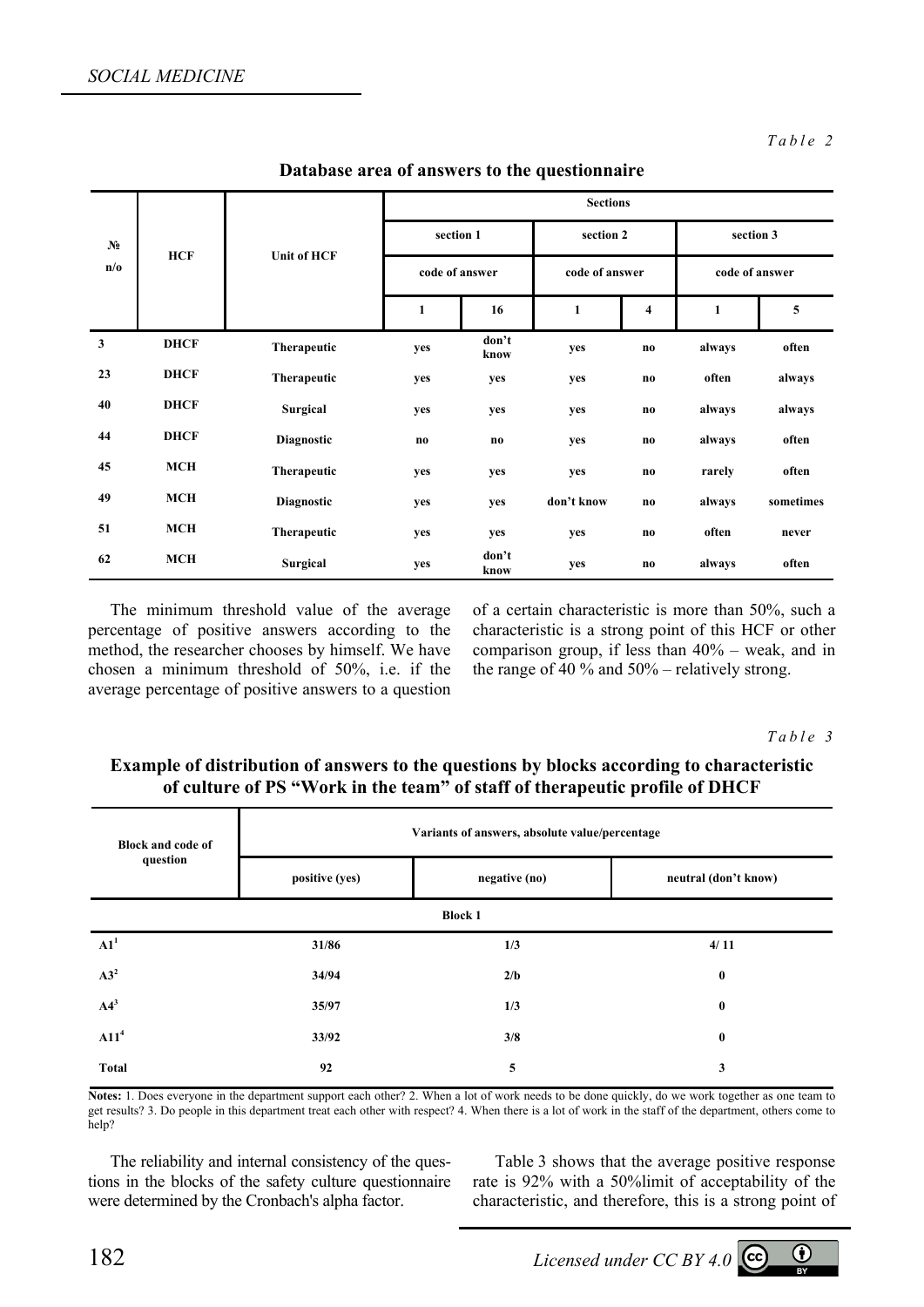the safety culture of the units of the therapeutic profile of the DHCF.

In this way, the average percentages of positive responses for other blocks (characteristics) of safety culture in all respondents were determined.

Statistical evaluation was performed according to generally accepted methods using Microsoft Excel (product number: 99409-777-4187945-65411 2007) [1].

The research was conducted as part of the work "Scientific substantiation of the optimal risk management system to ensure a safe hospital environment" (state registration number: 0120U101432), performed at the Department of Hygiene and Ecology No. 2 of O.O. Bogomolets NMU at the request of the Ministry of Health of Ukraine.

#### **RESULTS AND DISCUSSION**

Summary data on safety culture in HCFU, DHCF, DSHCF, DTHCF, MCH, CDH are presented in Table 4.

Based on the data in this table, it should be noted that the indicators of different characteristics in different HCF and in different groups of medical professionals are close in value and, as a rule, exceed 50%, i.e. are assessed as strong points of the safety culture in these groups. As conditionally strong point of the safety culture – "Staffing" (43.6±6.0%) at DHCF and even weak (35.4±7.9%) at DHCF as a whole. In the end, "Staffing" found relatively low levels of positive responses in all groups compared to other characteristics.

*Table 4* 

| <b>Characteristic of culture of PS</b>                 | Domestic HCF depending on activity profile |                |                 |                |                |                |
|--------------------------------------------------------|--------------------------------------------|----------------|-----------------|----------------|----------------|----------------|
|                                                        | <b>HCFU</b>                                | <b>DHCF</b>    | <b>DSHCF</b>    | <b>DTHCF</b>   | <b>MCH</b>     | CDH            |
| Work in the team                                       | $82.8 \pm 5.8$                             | $83.4 \pm 7.9$ | $66.4 \pm 10.2$ | $89.1 \pm 7.1$ | $92.3 \pm 4.5$ | $70.6 + 9.2$   |
| <b>Management action on PS issues</b>                  | $78.3 \pm 6.5$                             | $84.6 \pm 8.1$ | $68.1 \pm 9.7$  | $78.3 \pm 6.7$ | $84.1 \pm 5.4$ | $72.2 \pm 8.9$ |
| <b>Organizational learning</b>                         | $91.5 \pm 5.1$                             | $93.8 \pm 6.1$ | $89.3 \pm 7.0$  | $89.6 \pm 6.0$ | $94.7 \pm 3.3$ | $88.5 \pm 6.1$ |
| <b>Support of PS by leadership</b>                     | $80.6 \pm 5.4$                             | $71.4 \pm 5.2$ | $74.2 \pm 9.0$  | $83.2 \pm 5.5$ | $84.3 \pm 5.2$ | $81.7 \pm 7.6$ |
| Reports about errors and feedback                      | $84.9 \pm 4.9$                             | $82.7 \pm 6.7$ | $82.5 \pm 7.6$  | $90.4 \pm 6.9$ | $88.5 \pm 4.3$ | $76.3 \pm 8.4$ |
| <b>Overall comprehension of PS</b>                     | $71.1 \pm 6.3$                             | $70.6 \pm 7.2$ | $67.3 + 9.2$    | $73.9 \pm 6.9$ | $73.2 \pm 6.1$ | $72.1 \pm 8.9$ |
| <b>Frequency of reports about errors</b>               | $62.1 \pm 6.9$                             | $63.5 \pm 8.5$ | $59.9 \pm 11.7$ | $72.3 \pm 5.8$ | $58.5 \pm 7.1$ | $62.9 \pm 9.9$ |
| <b>Openness of communication</b>                       | $82.8 \pm 6.1$                             | $87.2 \pm 6.1$ | $76.4 \pm 9.1$  | $87.4 \pm 5.8$ | $88.8 + 4.7$   | $71.5 \pm 9.1$ |
| Work in the team within the framework of<br>department | $82.4 \pm 6.3$                             | $67.8 \pm 8.2$ | $74.5 \pm 9.1$  | $76.6 \pm 6.6$ | $73.4 \pm 6.6$ | $67.4 \pm 9.9$ |
| <b>Staffing</b>                                        | $49.2 \pm 7.9$                             | $35.4 \pm 7.9$ | $57.2 \pm 11.4$ | $43.6 \pm 6.0$ | $56.3 \pm 8.0$ | $62.3 \pm 9.9$ |
| Personnel flows within the hospital                    | $78.5 \pm 7.3$                             | $78.7 + 7.7$   | $74.2 + 9.1$    | $70.4 \pm 6.7$ | $80.9 \pm 6.5$ | $56.6 \pm 9.9$ |
| <b>Reaction to errors</b>                              | $24.3 \pm 8.6$                             | $21.2 \pm 9.5$ | $23.4 \pm 11.6$ | $19.5 \pm 8.2$ | $28.4 \pm 8.2$ | $21.2 \pm 9.9$ |

**Summarized data on characteristic of culture of staff safety of domestic HCF depending on activity profile, %, P±m** 

In contrast, against the background of other characteristics in all groups an extremely low level (less than 30%) of positive answers to the characteristic "Reaction to errors" is noted.

Specialists of the surgical profile at DHCF assessed the situation regarding the characteristics "Reaction to errors"  $(23.4 \pm 11.6\%)$  somewhat better

than specialists of the therapeutic profile (19.5±8.2%). Together at DHCF, the characteristic "Reaction to errors" received only 21.2±9.5% of positive responses from respondents. The same ratio in these groups was observed regarding the characteristic "Staffing": at DSHCF – 57.2±11.4% of positive responses (strong point of safety culture),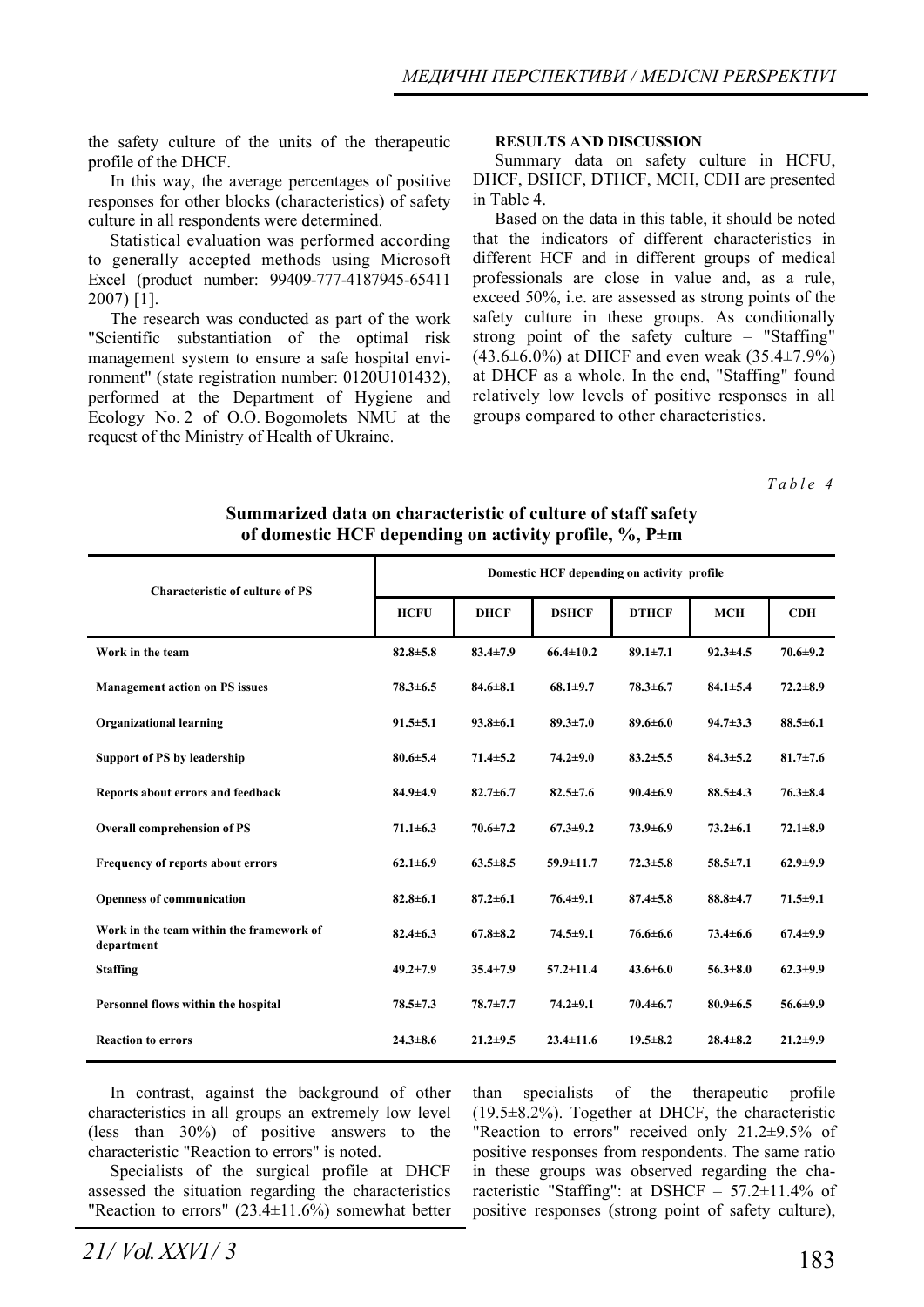and at DTHCF  $-43.6\pm6.0\%$  of positive responses, i.e. conditionally weak point of safety culture.

In the combined group of respondents (HCFU) the characteristic "Reaction to errors"  $(24.3\pm8.6\%)$ was a week point of safety culture, and relatively weak – "Staffing" (49.2±7.9%).

At DHCF and CDH indicators regarding the characteristic "Reaction to errors" were practically identical –  $(21.2\pm 9.9\%)$ .

Most respondents gave positive answers regarding the characteristic "Reaction to errors" in MCH  $(28.4\pm8.2\%)$ , where a particularly high interest in patient safety was not observed.

Therefore, it is unexpected that the lowest response rates regarding most characteristics were

found at DHCF, where, as we noted earlier [7], there is a purposeful systematic work to prevent defects in health care. And perhaps indicators at DHCF show the real state of patient safety culture in the domestic health care system.

As can be seen from Table 5, the weak point in the safety culture of both physicians and nurses is the "Reaction ot errors". At the same time, the average percentage of positive responses to this characteristic in nurses was one third higher than in physicians –  $30.6 \pm 10.9\%$  and  $21.4 \pm 10.3\%$ , respectively. Also relatively weak points of safety culture of nurses were "Staffing" (47.2±9.3%) and "Frequency of error reports"  $(46.7\pm9.1\%)$ .

*Table 5* 

| <b>Characteristic of culture of PS</b>              | Category of medical staff |                 |  |  |
|-----------------------------------------------------|---------------------------|-----------------|--|--|
|                                                     | physicians                | nurses          |  |  |
| Work in the team                                    | $78.6 \pm 6.8$            | $87.4 \pm 7.1$  |  |  |
| <b>Management action on PS issues</b>               | $75.5 \pm 7.2$            | $67.8 \pm 7.9$  |  |  |
| <b>Organizational learning</b>                      | $90.2 \pm 4.5$            | $91.2 \pm 4.9$  |  |  |
| Support of PS by leadership                         | $79.4 \pm 7.3$            | $78.5 \pm 8.2$  |  |  |
| Reports about errors and feedback                   | $83.7 \pm 6.3$            | $86.1 \pm 5.9$  |  |  |
| <b>Overall comprehension of PS</b>                  | $70.9 \pm 8.1$            | $72.3 \pm 8.5$  |  |  |
| Frequency of reports about errors                   | $65.5 \pm 8.4$            | $46.7 \pm 9.1$  |  |  |
| Openness of communication                           | $80.7 \pm 6.9$            | $92.3 \pm 5.3$  |  |  |
| Work in the team within the framework of department | $79.3 \pm 5.2$            | $64.8 + 9.4$    |  |  |
| <b>Staffing</b>                                     | $50.1 \pm 8.1$            | $47.2 \pm 9.3$  |  |  |
| Personnel flow within the hospital                  | $65.8 \pm 7.9$            | $75.5 \pm 8.1$  |  |  |
| <b>Reaction to errors</b>                           | $21.4 \pm 10.3$           | $30.6 \pm 10.9$ |  |  |

### **Characteristic of culture of PS in physicians and nurses of domestic HCF, %, P±m**

Data on the average percentage of positive responses to the characteristics of safety culture, depending on the length of service of health professionals are given in Table 6.

Again, as in the previous analysis groups, in all groups, depending on the length of service, the weak point of safety culture was "Reaction to errors". At the same time, the longer the length of service in domestic HCF, the less medical staff members remain, who can unreservedly report their own mistakes and adverse events. If in the group with the length of service up to 10 years there are  $38.0\pm10.9\%$  of such specialists, then with the length of service of 10 to 20 years – already  $24.9\pm9.1\%$ , and in the group with more than 20 years of the length of service – only  $22.1 \pm 9.0\%$ .

184 *Licensed under CC BY 4.0* 

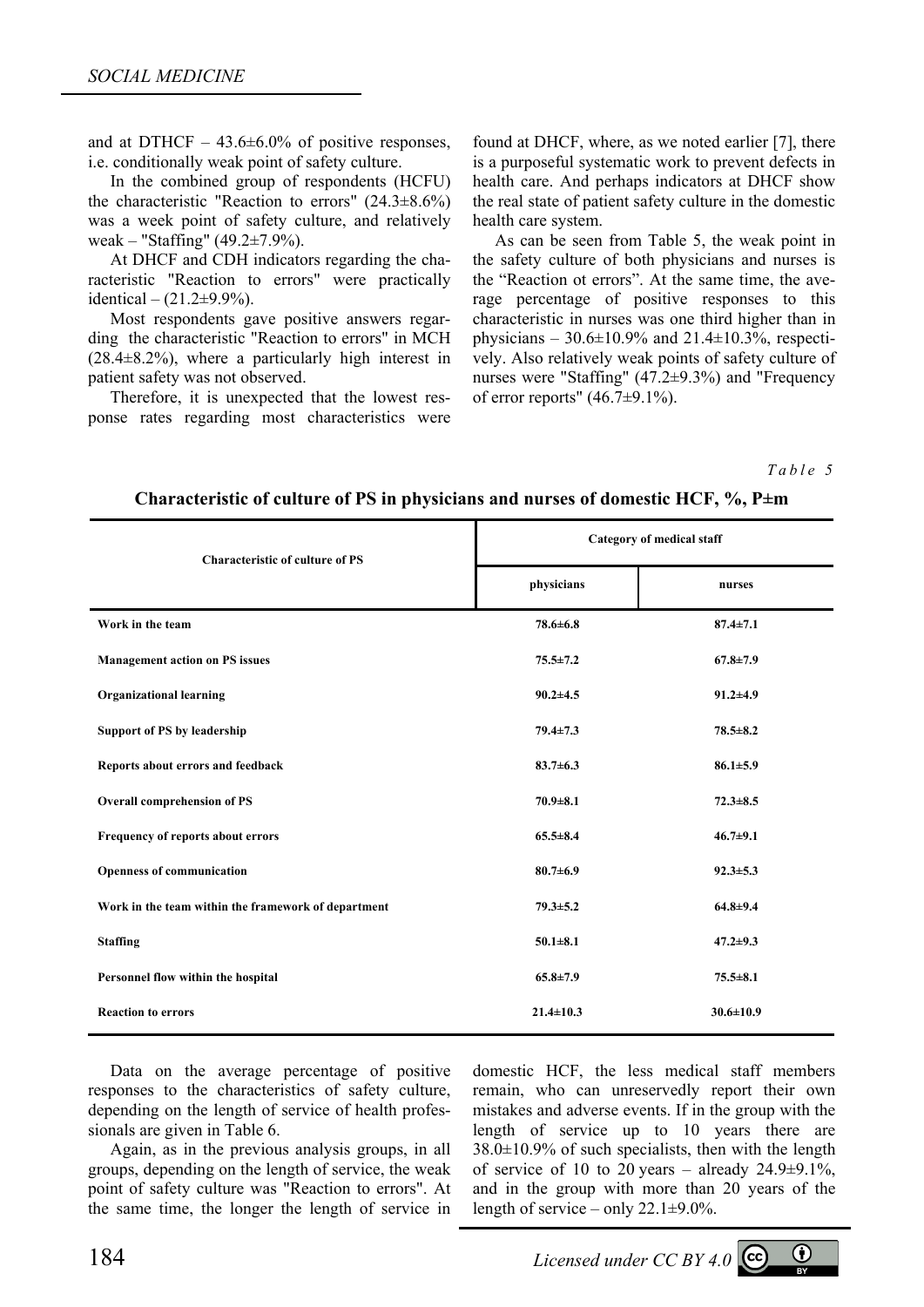*Table 6* 

#### **Summary data positive answers by characteristics of the safety culture of domestic medical staff depending on length of service %, P±m**

| <b>Characteristics of culture of PS</b>                | Length of service of medical staff, years |                |                |  |  |  |
|--------------------------------------------------------|-------------------------------------------|----------------|----------------|--|--|--|
|                                                        | up to $10$                                | $10 - 20$      | more than 20   |  |  |  |
| Work in the team                                       | $82.0 \pm 5.9$                            | $84.0 \pm 5.2$ | 86±4.9         |  |  |  |
| <b>Management action on PS issues</b>                  | $82.0 \pm 6.0$                            | $79.9 \pm 6.1$ | $78 + 5.9$     |  |  |  |
| <b>Organizational learning</b>                         | $86.6 \pm 5.4$                            | $93.3 \pm 3.9$ | $93 \pm 3.4$   |  |  |  |
| <b>Support of PS by leadership</b>                     | $74.6 \pm 7.1$                            | $80.5 \pm 5.8$ | 85±5.0         |  |  |  |
| Report about errors and feedback                       | $82.8 \pm 5.7$                            | $84.4 \pm 5.4$ | $88 + 4.3$     |  |  |  |
| <b>Overall comprehension of PS</b>                     | $67.4 \pm 8.1$                            | $69.3 \pm 6.6$ | $86 \pm 5.7$   |  |  |  |
| Frequency of reports about errors                      | $60.2 \pm 8.2$                            | $66.9 \pm 8.1$ | $63\pm7.9$     |  |  |  |
| Openness of communication                              | $85.6 \pm 5.1$                            | $89.1 \pm 4.5$ | $83 + 5.6$     |  |  |  |
| Work in the team within the framework of<br>department | $65.9 \pm 8.4$                            | $74.0 \pm 7.1$ | $79 + 5.8$     |  |  |  |
| <b>Staffing</b>                                        | $42.5 \pm 9.4$                            | $64.6 \pm 7.3$ | $53 \pm 7.9$   |  |  |  |
| Personnel flows within the hospital                    | $70.9 \pm 7.2$                            | $74.7 + 6.8$   | $71 \pm 6.8$   |  |  |  |
| <b>Reaction to errors</b>                              | $38.0 \pm 10.9$                           | $24.9 \pm 9.1$ | $22.1 \pm 9.0$ |  |  |  |

The situation with the assessment of the safety culture of the respondents according to the characteristics "Staffing" has a feedback with the length of service in the specialty. Among the specialists with least length of service, only 42.5±9.4% believe that staffing is sufficient. In this group, the characteristic "Staffing" is a relatively weak point of the safety culture. In groups with work experience of 10 to 20 years and more than 20 years, 64.6±7.3% and  $53\pm7.9\%$  of specialists are satisfied with staffing, respectively.

Noteworthy is the characteristic "Frequency of reports about errors" the average percentage of positive responses to which does not reach 70% in any of these study groups.

Thus, there were no fundamental differences in the average percentage of positive responses in the groups of respondents and depending on the length of service in the specialty. As in previous groups analyzed, a weak component of the safety culture of domestic health workers, regardless of length of service is "Reaction to errors", the characteristic "Staffing" should be related to the relatively weak point of safety in the vast majority of groups, and the characteristic "Frequency of reports about errors" deserves definite attention.

The Cronbach's alpha coefficient in all groups of subjects ranged from 0.62 to 0.78, which indicates the reliability of the results of the study.

#### **CONCLUSIONS**

1. The concept of safety culture, aimed at mobilizing beliefs, values and norms of behavior and culture in general in the interests of safety, is becoming more widespread in the world not only in man-made spheres of economic activity, but also in medical practice.

2. The method of interviewing staff (employees) according to the questionnaire of the United States Agency for Research and Quality of Care (AHRQ) dominates among the methods of assessing the safety culture in the medical field.

3. Analysis of the characteristics of the culture of PS in the staff of various health care facilities in Ukraine, taking into account the profile, length of service and membership in the medical or nursing team showed that the weak point of the safety culture of health workers in all groups of comparison is the "Reaction to errors", which is widely considered to be a major factor in progress in building a safe hospital environment.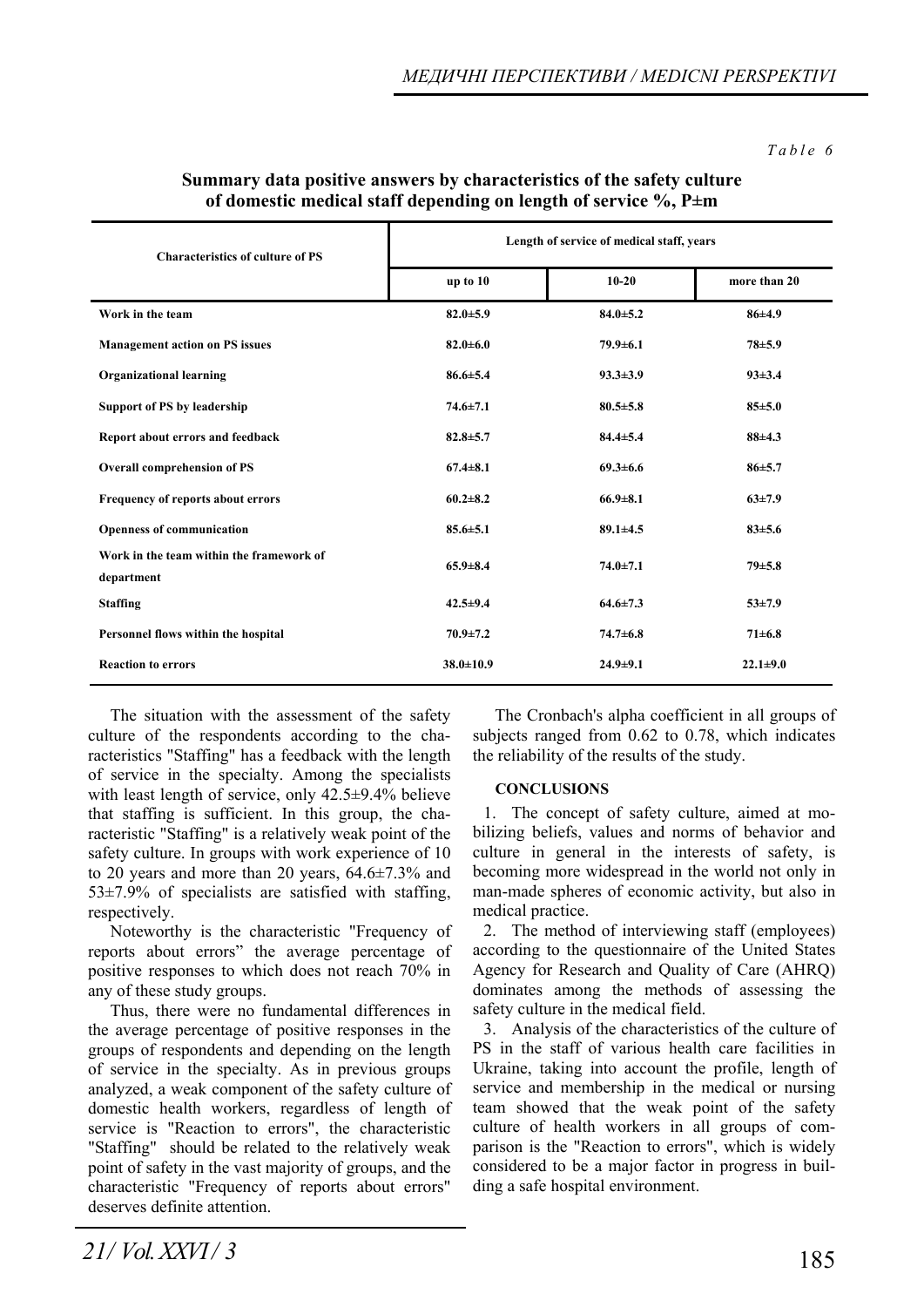4. The characteristic "Staffing" is a conditionally weak point of patient safety in the vast majority of analysis groups and relatively low rates of average positive responses (mostly below 70%) to the characteristic "Frequency of reports about errors" are noteworthy.

5. It is expedient to introduce periodic surveys of medical staff on commitment to the safety culture into

### **REFERENCES**

1. Antomonov MYu. [Mathematical processing and analysis of medical and biological data. 2nd ed.]. Кyiv: MYCz "Medynform". 2018. р. 579 Russian.

2. [Patient safety. Secretariat Report. Fifty-ninth World Health Assembly. A59/22.] Russian. Available from: https://apps.who.int/iris/bitstream/handle/10665/23 145/A59\_22-ru.pdf?sequence=1&isAllowed=y/

3. [Global action to ensure patient safety. Report by the Director General. WHO. 148th session. 2021]. Russian. Available from:

https://apps.who.int/gb/ebwha/pdf\_files/EB148/B148\_6 ru.pdf Russian.

4. [Global action to ensure patient safety. Seventysecond World Health Assembly. WHA72.6. May 28, 2019]. Russian. Available from:

https://apps.who.int/gb/ebwha/pdf\_files/WHA72/A72\_R6 -ru.pdf/

5. [Convention on the basics, how to use safe and sound practices N 187. International organization of practice; Convention, International document dated 15.06.2006 No. 187.2]. Ukrainian.

6. [Safety culture. Safety Series No. 75-INSAG-4. Report of the International Nuclear Safety Advisory Group International Atomic Energy Agency. Vein. 1991]. Russian.

7. Serdiuk AM, et al. [Issues of patient safety in the quality assurance system of medical care]. Likarska sprava. 2017;1-2(1141):149-55. Ukrainian.

8. AHRQ Hospital Survey on Patient Safety Culture: User's Guide. Westat, Rockville. 2018. Available from: https://www.ahrq.gov/sites/default/files/wysiwyg/professi

the practice of the HCF in order to identify trends in this area and timely take corrective measures.

6. Of considerable interest is the comparison of indicators of safety culture of domestic medical staff with similar indicators of medical staff of other countries and professionals in other spheres of activity.

Conflict of interests. The authors declare no conflict of interest.

onals/quality-patient-safety/patientsafetyculture/hospital/ userguide/hospitalusersguide.pdf

9. Faul F, Erdfelder E, Lang A-G, Buchner A. G\*Power 3: A flexible statistical power analysis program for the social, behavioral, and biomedical sciences. Behavior Research Methods. 2007;39:175-91. doi: https://doi.org/10.3758/BF03193146

10. Healthcare Safety Culture: A Seven-Step Success Framework. HealthCatalyst. 2019. Available from: https://www.healthcatalyst.com/insights/safety-culturehealthcare-7-step-framework/

11. Patient Safety Fact File. Geneva: World Health Organization; 2019. 13 p. Available from:

https://www.who.int/features/factfiles/patient\_safety/patie nt-safety-fact-file.pdf?ua=1/

12. Patient Safety – Making it Happen! Luxembourg Declaration on Patient Safety, Luxembourg. 5 April 2005. Available from:

https://ec.europa.eu/health/ph\_overview/Documents/ev\_2 0050405\_rd01\_en.pdf

13. Reis С, Paiva S, Sousa P. The patient safety culture: a systematic review by characteristics of Hospital Survey on Patient Safety Culture dimensions. International Journal for Quality in Health Care. 2018 Nov;30(9):660-77.

doi: https://doi.org/10.1093/intqhc/mzy080

14. Safety Management Manual (SMM). Third Edition — 2013. International Civil Aviation Organization. Available

from: https://www.icao.int/safety/SafetyManagement/Doc uments/Doc.9859.3rd%20Edition.alltext.en.pdf.

# **СПИСОК ЛІТЕРАТУРИ**

1. Антомонов М. Ю. Математическая обработка и анализ медико-биологических данных. 2-е изд. Киев: МИЦ "Мединформ", 2018. 579 с.

2. Безопасность пациентов: доклад Секретариата. 59 сессия Всемирной Ассамблеи здравоохранения. A59/22.

URL: https://apps.who.int/iris/bitstream/handle/10665/23 145/A59\_22-ru.pdf?sequence=1&isAllowed=y/

3. Глобальные действия по обеспечению безопасности пациентов: доклад Генерального директора. ВОЗ. 148-я сессия. 2021.

URL: https://apps.who.int/gb/ebwha/pdf\_files/EB148/B1 48\_6-ru.pdf

4. Глобальные действия по обеспечению безопасности пациентов. 72 сессия Всемирной Ассамблеи здравоохранения. WHA72.6. 28 мая 2019 г. URL: https://apps.who.int/gb/ebwha/pdf\_files/WHA72/A 72\_R6-ru.pdf/

5. Конвенція про основи, що сприяють безпеці та гігієні праці № 187. Міжнародна організація праці; Конвенція, Міжнародний документ від 15.06.2006 № 187.

6. Культура безопасности: доклад Международной консультативной группы по ядерной безопасности. Вена: междунар. агентство по атомной энергии, 1991. (Серия изданий по безопасности № 75- INSAG-4).